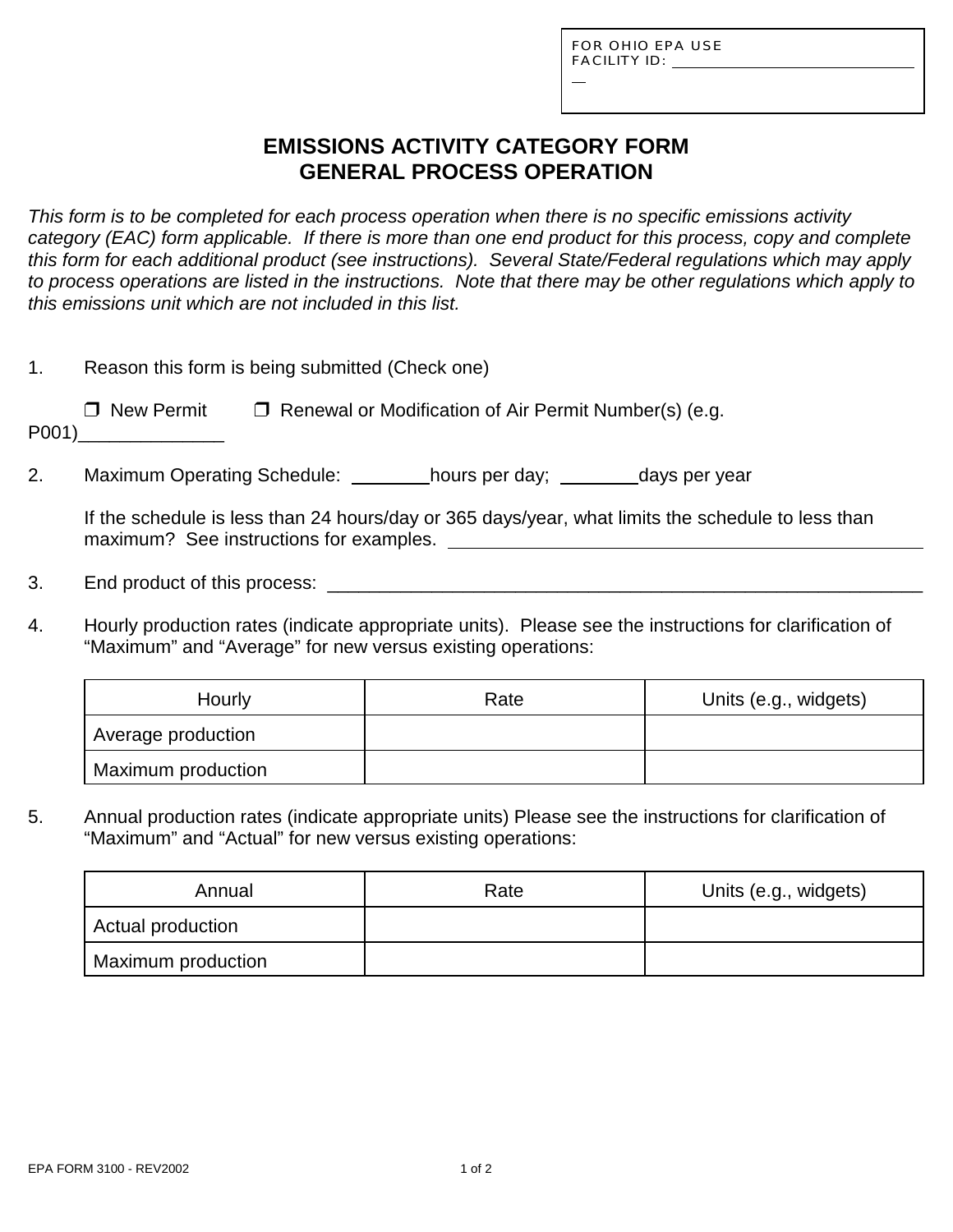- 6. Type of operation (please check one):
	- $\Box$  Continuous
	- $\Box$  Batch (please complete items below)

Minimum cycle<sup>\*</sup> time (minutes): Minimum time between cycles (minutes): Maximum number of cycles per daily 24 hour period: (Note: include cycle time and set up/clean up time.)

\*"Cycle" refers to the time the equipment is in operation.

7. Materials used in process at maximum hourly production rate (add rows/pages as needed):

| Material | Physical State at Standard<br>Conditions | Principle Use | Amount** |
|----------|------------------------------------------|---------------|----------|
|          |                                          |               |          |
|          |                                          |               |          |
|          |                                          |               |          |
|          |                                          |               |          |
|          |                                          |               |          |

\*\* Please indicate the amount **and** rate (e.g., lbs/hr, gallons/hr, lbs/cycle, etc.).

8. Please provide a narrative description of the process below (e.g., coating of metal parts using high VOC content coatings for the manufacture of widgets; emissions controlled by thermal oxidizer...):

\_\_\_\_\_\_\_\_\_\_\_\_\_\_\_\_\_\_\_\_\_\_\_\_\_\_\_\_\_\_\_\_\_\_\_\_\_\_\_\_\_\_\_\_\_\_\_\_\_\_\_\_\_\_\_\_\_\_\_\_\_\_\_\_\_\_\_\_\_\_\_\_\_\_\_\_\_\_\_\_

\_\_\_\_\_\_\_\_\_\_\_\_\_\_\_\_\_\_\_\_\_\_\_\_\_\_\_\_\_\_\_\_\_\_\_\_\_\_\_\_\_\_\_\_\_\_\_\_\_\_\_\_\_\_\_\_\_\_\_\_\_\_\_\_\_\_\_\_\_\_\_\_\_\_\_\_\_\_\_\_

\_\_\_\_\_\_\_\_\_\_\_\_\_\_\_\_\_\_\_\_\_\_\_\_\_\_\_\_\_\_\_\_\_\_\_\_\_\_\_\_\_\_\_\_\_\_\_\_\_\_\_\_\_\_\_\_\_\_\_\_\_\_\_\_\_\_\_\_\_\_\_\_\_\_\_\_\_\_\_\_

\_\_\_\_\_\_\_\_\_\_\_\_\_\_\_\_\_\_\_\_\_\_\_\_\_\_\_\_\_\_\_\_\_\_\_\_\_\_\_\_\_\_\_\_\_\_\_\_\_\_\_\_\_\_\_\_\_\_\_\_\_\_\_\_\_\_\_\_\_\_\_\_\_\_\_\_\_\_\_\_

\_\_\_\_\_\_\_\_\_\_\_\_\_\_\_\_\_\_\_\_\_\_\_\_\_\_\_\_\_\_\_\_\_\_\_\_\_\_\_\_\_\_\_\_\_\_\_\_\_\_\_\_\_\_\_\_\_\_\_\_\_\_\_\_\_\_\_\_\_\_\_\_\_\_\_\_\_\_\_\_

\_\_\_\_\_\_\_\_\_\_\_\_\_\_\_\_\_\_\_\_\_\_\_\_\_\_\_\_\_\_\_\_\_\_\_\_\_\_\_\_\_\_\_\_\_\_\_\_\_\_\_\_\_\_\_\_\_\_\_\_\_\_\_\_\_\_\_\_\_\_\_\_\_\_\_\_\_\_\_\_

\_\_\_\_\_\_\_\_\_\_\_\_\_\_\_\_\_\_\_\_\_\_\_\_\_\_\_\_\_\_\_\_\_\_\_\_\_\_\_\_\_\_\_\_\_\_\_\_\_\_\_\_\_\_\_\_\_\_\_\_\_\_\_\_\_\_\_\_\_\_\_\_\_\_\_\_\_\_\_\_

\_\_\_\_\_\_\_\_\_\_\_\_\_\_\_\_\_\_\_\_\_\_\_\_\_\_\_\_\_\_\_\_\_\_\_\_\_\_\_\_\_\_\_\_\_\_\_\_\_\_\_\_\_\_\_\_\_\_\_\_\_\_\_\_\_\_\_\_\_\_\_\_\_\_\_\_\_\_\_\_

\_\_\_\_\_\_\_\_\_\_\_\_\_\_\_\_\_\_\_\_\_\_\_\_\_\_\_\_\_\_\_\_\_\_\_\_\_\_\_\_\_\_\_\_\_\_\_\_\_\_\_\_\_\_\_\_\_\_\_\_\_\_\_\_\_\_\_\_\_\_\_\_\_\_\_\_\_\_\_\_

\_\_\_\_\_\_\_\_\_\_\_\_\_\_\_\_\_\_\_\_\_\_\_\_\_\_\_\_\_\_\_\_\_\_\_\_\_\_\_\_\_\_\_\_\_\_\_\_\_\_\_\_\_\_\_\_\_\_\_\_\_\_\_\_\_\_\_\_\_\_\_\_\_\_\_\_\_\_\_\_

\_\_\_\_\_\_\_\_\_\_\_\_\_\_\_\_\_\_\_\_\_\_\_\_\_\_\_\_\_\_\_\_\_\_\_\_\_\_\_\_\_\_\_\_\_\_\_\_\_\_\_\_\_\_\_\_\_\_\_\_\_\_\_\_\_\_\_\_\_\_\_\_\_\_\_\_\_\_\_\_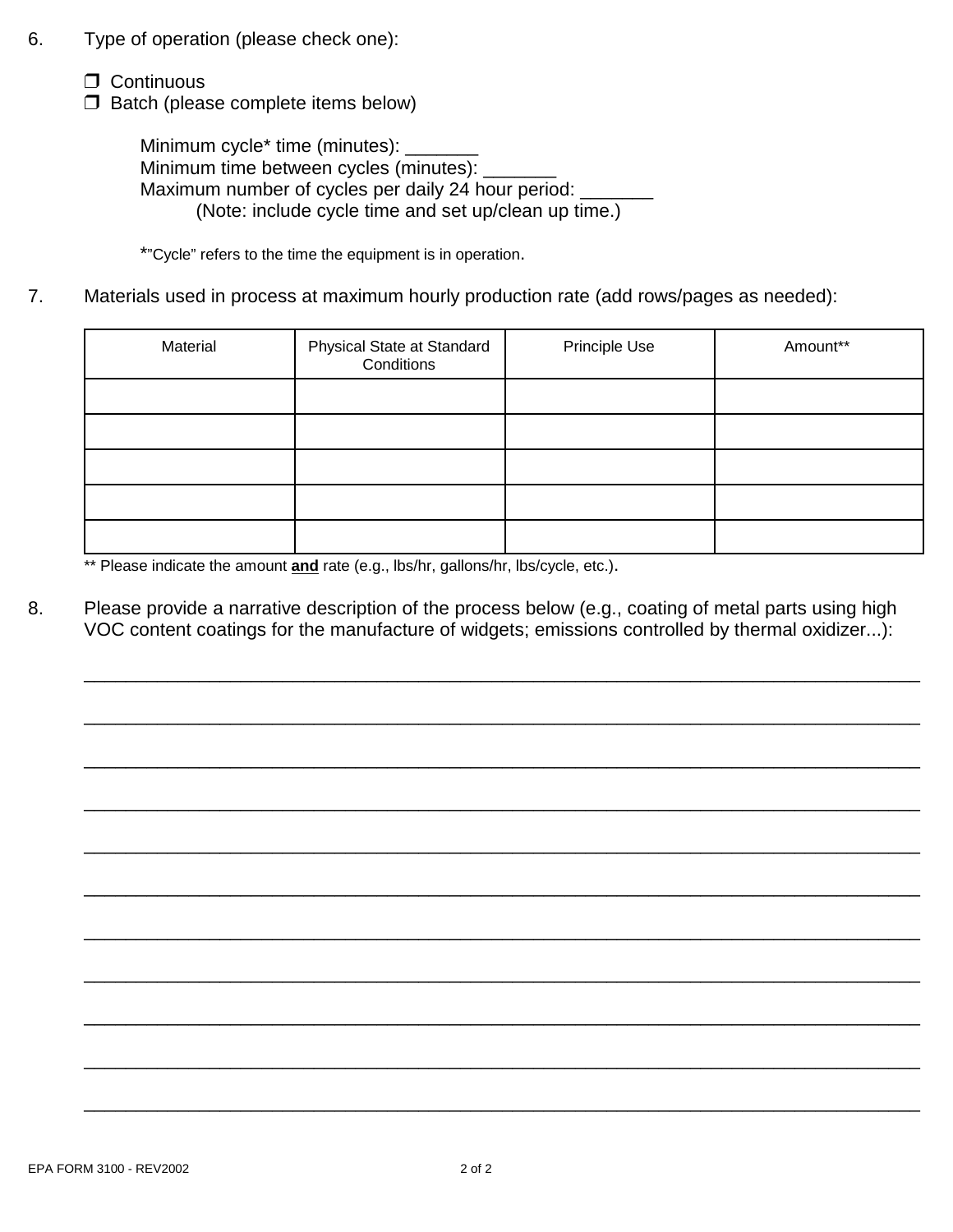# **INSTRUCTIONS FOR COMPLETION OF THE EMISSIONS ACTIVITY CATEGORY FORM FOR A PROCESS OPERATION**

#### **GENERAL INSTRUCTIONS:**

This form should be completed for any operation when there is no specific emissions activity category (EAC) form. Refer to the list of EAC forms attached to the PTI application instructions to determine if another form is more appropriate. If multiple products can be manufactured in/by the process, copy and complete this form for each product. If multiple products have only minor variations in composition and raw materials used, they may be grouped onto one form (contact your district office or local air agency representative for assistance). In such cases, the information for the product with the highest hourly raw material usage rate should be entered in Item 4.

Provide complete responses to all applicable questions. If an item does not apply to the emissions unit, write in "Not Applicable" or "NA." If the answer is not known, write in "Not Known" or "NK." If you need assistance in understanding a question after reading the instructions below, contact your Ohio EPA District Office or Local Air Agency for assistance. Submittal of an incomplete application will delay application review and processing. In addition, the application may be returned as incomplete if all applicable questions are not answered appropriately.

### **APPLICABLE REGULATIONS:**

The following State and Federal Regulations may be applicable to process operations. Note that there may be other regulations which apply to this emissions unit which are not included in this list.Due to the general nature of this form, specific regulations are not listed.

- Federal: 40 CFR 60, (NSPS) 40 CFR 61, (NESHAP) 40 CFR 63, (MACT)
- State: OAC rule 3745-31-02 (Permit to Install) OAC rule 3745-35-02 (Permit to Operate) OAC rule 3745-17 (Particulate Matter Standards)

If you would like a copy of these regulations, contact your Ohio EPA District Office or Local Air Agency. State regulations may also be viewed and downloaded from the Ohio EPA website at http://www.epa.state.oh.us/dapc/regs/regs.html. Federal regulations may be viewed and downloaded at http://www.epa.gov/docs/epacfr40/chapt-I.info/subch-C.htm.

#### **CALCULATING EMISSIONS:**

Manufacturers of some types of emissions units and most types of control equipment develop emissions estimates or have stack test data which you can request. Stack testing of the emissions may be done. Emissions unit sampling test data may be either for this emissions unit or a similar one located at the facility or elsewhere. You may develop your own emission factors by mass balance or other knowledge of your process, if you can quantify inputs and outputs accurately. You may be able to do this on a small scale or over a short period of time, if it is not practical during regular production. If you have control equipment, you may be able to quantify the amount of pollutants collected over a known time period or production amount. Any emission factor calculation should include a reference to the origin of the emission factor or control efficiency.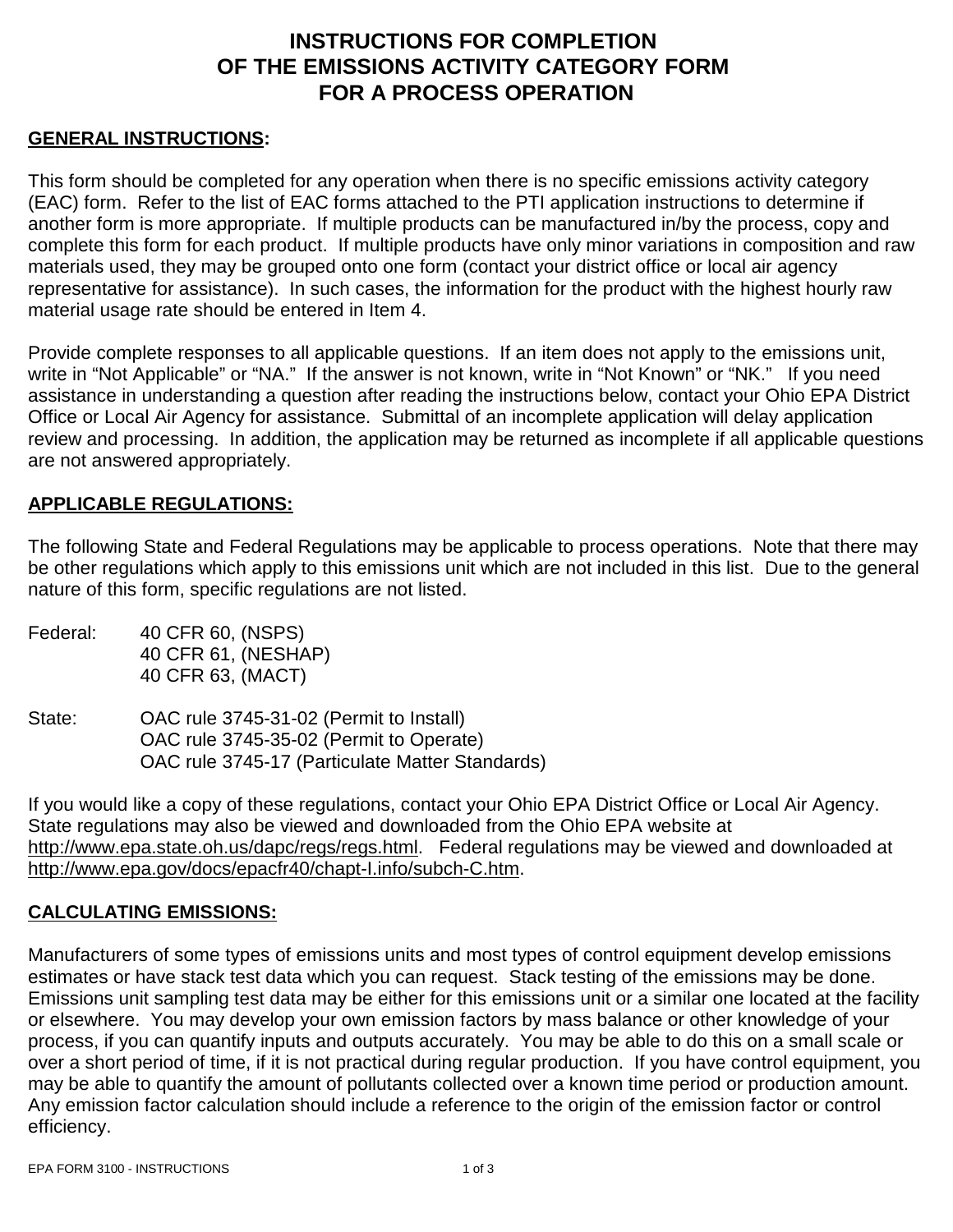The emissions from many processes may be estimated using the information from AP-42, Compilation of Air Pollutant Emission Factors, Fifth Edition, Volume I, available from the following website: http://www.epa.gov/ttn/chief/ap42/index.html.

## **SPECIFIC INSTRUCTIONS:**

- 1. Indicate whether this is an application for a new permit or an application for permit renewal. If applying for a permit renewal, provide the 4-character OEPA emissions unit identification number.
- 2. Provide the maximum number of hours per day and days per year the process is expected to operate. The following are examples of why the maximum number of hours per day may be less than 24 or the maximum number of days per year may be less than 365 (this list is not all-inclusive):
	- The facility can only operate during daylight hours.
	- The process can only operate within a certain range of ambient temperatures.
	- The process is limited by another operation (i.e., a bottleneck).
- 3. Specify the end product(s) of this process (e.g., glassware, benzene, chrome plated bumpers, soaps, etc.).
- 4. State the average and maximum hourly production rates (indicate units) of the process operation. The average hourly production rate is the actual (for existing) annual production for the last full calendar year or projected actual annual production (for new operations) divided by the total hours of operation for that process during the same calendar year or projected hours of production (for new operations) .

Formula for average hourly production rate: actual or projected actual annual rate divided by the actual or projected actual annual hours of operation.

"Maximum" is defined as the operation's highest attainable production rate. This often is identified by the manufacturer as the "maximum design capacity" for equipment.

For batch processes, "hours of operation" are identified by the"cycle" time. A "cycle" refers to the time the equipment is in operation. Note that this does not include, if applicable, set up or clean up time associated with batch processing.

- 5. State the projected annual production and indicate the appropriate units (e. g., 10,000 tons of steel, 150,000 barrels of benzene, etc.). "Maximum" is defined as the operations highest attainable production rate. This often is identified by the manufacturer as the "maximum design capacity" for equipment.
- 6. State whether the process is continuous or batch. A batch process normally has significant down time between production cycles. If batch, indicate the minimum production cycle time and the minimum down time between production cycles. A "cycle" refers to the time the equipment is in operation. Note that this does not include set up or clean up time associated with down time between batches.
- 7. List all general types of raw materials employed in the process. Indicate the physical state (solid, liquid, gas) under standard conditions (i.e., 70 degrees Fahrenheit and 14.7 pounds per square inch absolute pressure), the principal use (filler, solvent, reactant, binder, catalyst, fuel, etc.) and specify the amount used, in pounds per hour at maximum production rate.